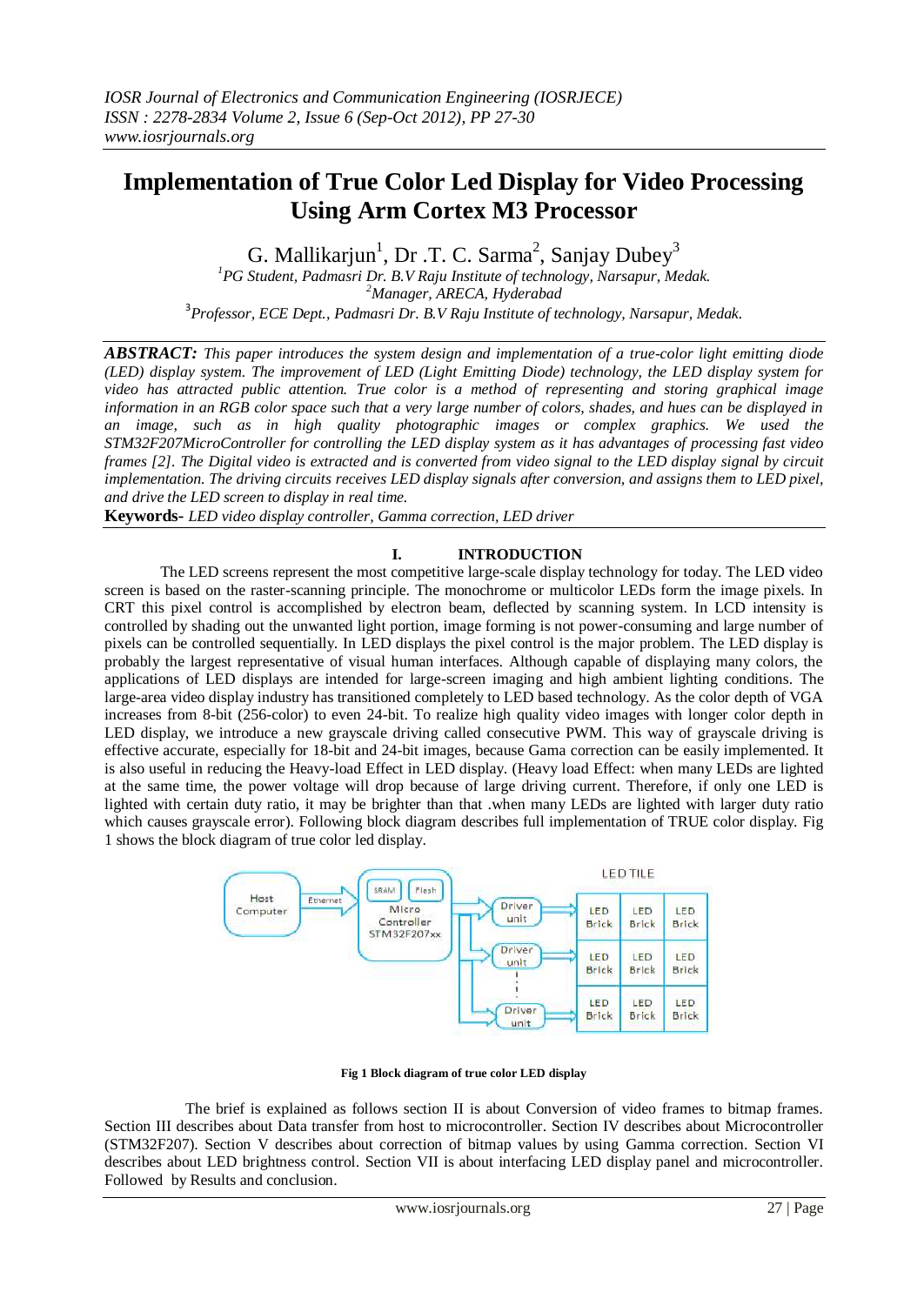## **II. CONVERSION OF VIDEO FRAMES TO BITMAP FRAMES**

Host or computer is responsible for decoding, configuration and unified format transmission. Display resolution usually differs from conventional video standards. That is why the format converter is needed. Display is typically using the progressive scan. Consider incoming video of resolution 16\*48.Image in RAW capture mode should given as input to open source LINUX application called M-player. M-player will convert each frame into bitmap. Linux Command to convert frame to bitmap is,

mplayer –vt scale=48:16 –loop 0 –vo xudp:titlewidth=48:title height=16 videoname.avi

# **III. DATA TRANSFER FROM HOST TO MICROCONTROLLER**

Take bit map data of desired frame. Add Destination & Source address for ethernet. Data length should be between 42bytes & 2.5kb for each packet.



Size of each frame=no of rows\*no of columns\*3 i.e 16\*48\*3=2304bytes

Size of each packet should be 1.5kb for bitmap values remaining size is for source and destination address.

## IV. **LED VIDEO DISPLAY CONTROLLER**

The STM32 is based on the cortex\_M3 profile, which specifically designed for high system performance combined with low power consumption. It has a low enough cost to challenge traditional 8 and 16-bit microcontrollers. The cortex M3 processor include 32 bit CPU. Performance line which operates up to CPU clock speed of 72MHz.FLASH ROM sizes up to 512K.Fig 2 shows STM32F207 Microcontroller.[2]



Fig 2 STM32F207 Microcontroller

# **V. CORRECTION OF BITMAP VALUE USING GAMMA CORRECTION**

Gamma correction matters if you have any interest in displaying an image accurately on a LED screen. Gamma correction controls the overall brightness of an image. Images which are not properly corrected can look either bleached out, or too dark. Trying to reproduce colors accurately also requires some knowledge of gamma. Varying the amount of gamma correction changes not only the brightness, but also the ratios of red to green to blue. Almost every computer monitor, from whatever manufacturer, has one thing in common. They all have a intensity to voltage response curve which is roughly a 2.5 power function. Fig 3 Graph with out Gamma correction. This just means that if you send your computer monitor a message that a certain pixel should have intensity equal to x, it will actually display a pixel which has intensity equal to  $\bar{x} \wedge 2.5$  Because the range of voltages sent to the monitor is between 0 and 1, this means that the intensity value displayed will be less than what you wanted it to be.  $(0.5 \land 2.5 = 0.177$  for example) Monitors, then, are said to have a gamma of 2.5. Fig 4 shows Gamma Corrected output [4].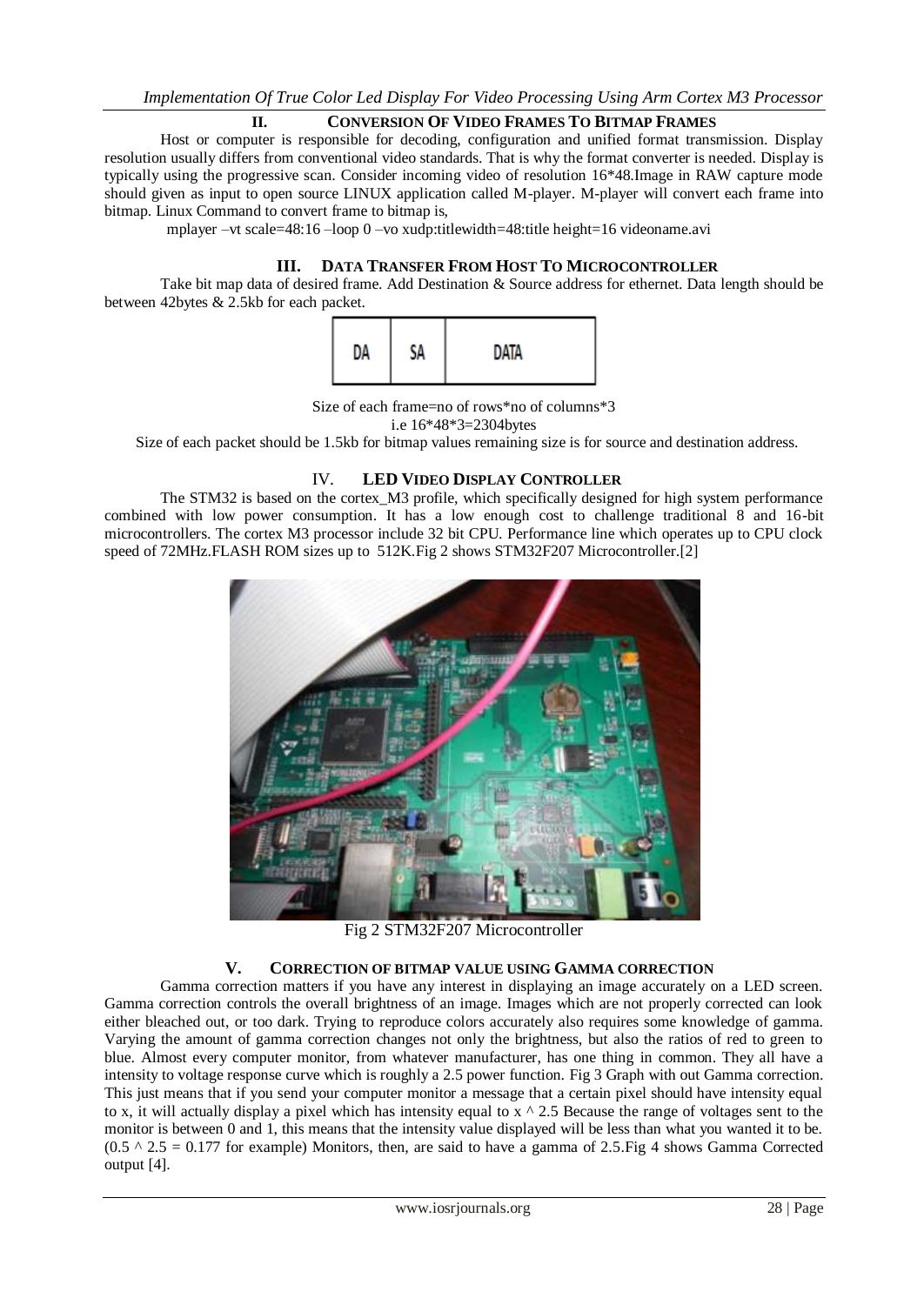

Fig 3 Graph without Gamma correction



Fig 4 Gamma Corrected output

Gamma correction is used to correct for the nonlinear relationship between luminance and Brightness. When an LED emits light, gamma correction is used to account for the power-law relationship between luminance and brightness. Although often used interchangeably, luminance and brightness are not synonyms. The intensity values have been gamma corrected to approximate a linear change in brightness.

Gamma correction, also known as gamma compression or encoding, is used to encode linear luminance or RGB values to match the non-linear characteristics of display devices. Gamma correction helps to map data into a more perceptually uniform domain, so as to optimize perceptual performance of a limited signal range, such as a limited number of bits in each RGB components. In this paper, we used the following equation.

$$
R_{transmit}, G_{transmit}, B_{transmit} = 255 \times \left(\frac{R_{received}, G_{received}, B_{received}}{256}\right)^{0.45} \tag{From [4]}
$$

Where the input digital signal is 8 bits wide; that is, the range of the input signal is within range  $[0,255]$ and the compensate gamma factor is 0.45.

# **VI. LED BRIGHTNESS CONTROL**

PWM or Pulse Width Modulation dimming is actually turning on and off the LED current for short periods of time. The on/off frequency has to be faster than what the eye can perceive so as not to cause a flickering effect. PWM dimming can be achieved a number of ways driving  $V_{\text{adj}}$  (adjust voltage) directly by a PWM signal, via open collector transistor, by a microcontroller as detailed in product datasheets. The average current to the LED is the product of the total nominal current and the duty cycle of the dimming function. A designer must also take into consideration the delays in shutdown and start-up of the converter's output which leads to limitations on the PWM dimming frequency and range of duty cycles.[5]

# **VII. INTERFACING LED DISPLAY PANEL AND MICROCONTROLLER**

The truecolor LED display is controlled by the LED drivers in the control circuit board. To handle true color LEDs in each LED display bar, the system requires 16-bit constant current LED drivers, Fig. 3 gives a typical schematic diagram of the LED driver. The driver for true color display is MBI5030. The PWM resolution and the desired refresh frequency define the driver requirements. A large development has been done until the LED control had settled to some driving circuitry standard. Because the data shifting process should not be visible on screen, driver usually contains two levels. One is the shift register, responsible for serial data reception. It has a serial data input node (SDI) data output (SDO) for cascading and a clock. The next data path level is a data latch, responsible for holding the previous data. This layer is controlled by separate control line. The output stage is using the latch